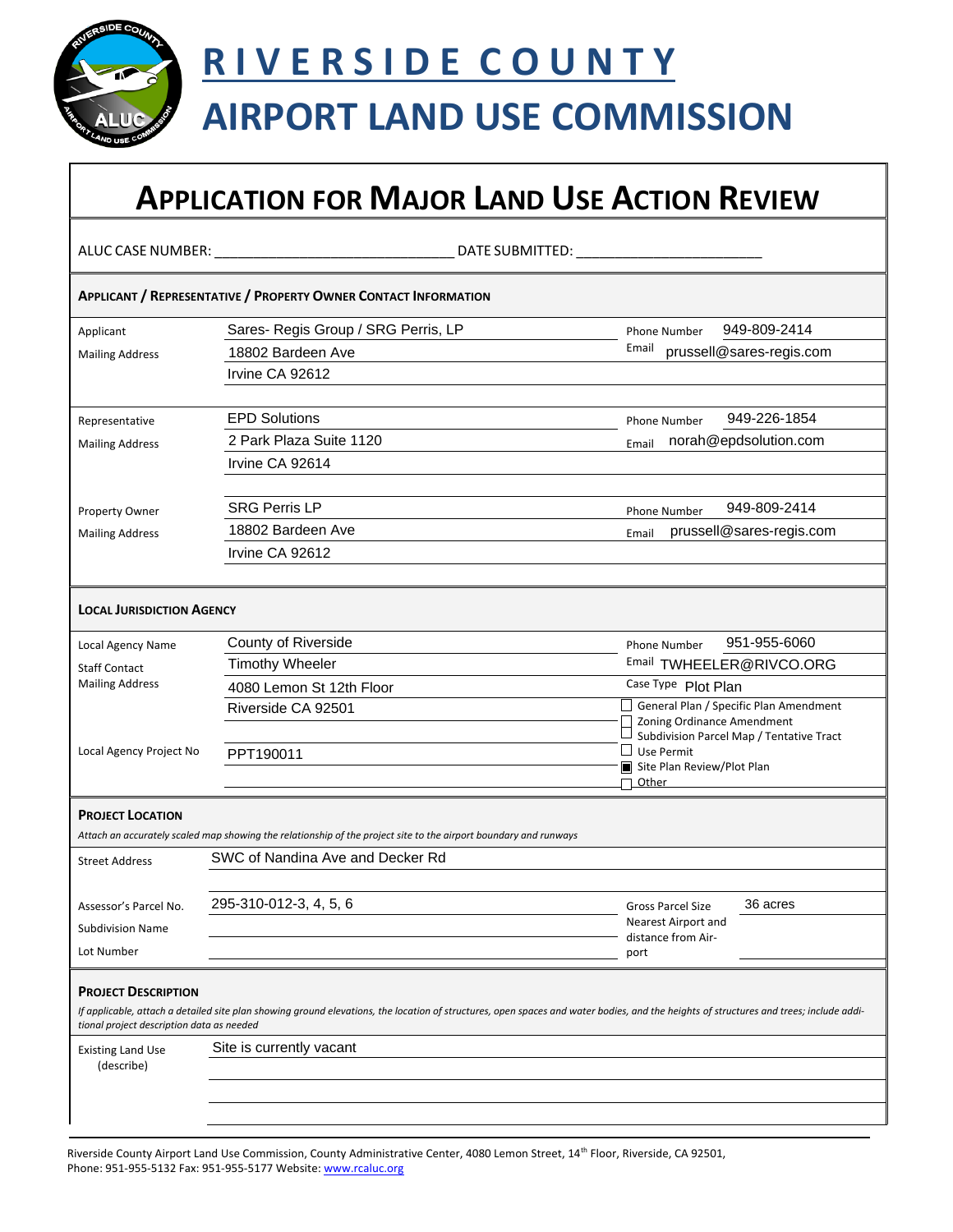| Proposed Land Use<br>(describe)                    |                                                                                                                                                                                                                                      | Development of one story + mezzanine buildings for speculative industrial/commercial warehouse use. |  |  |
|----------------------------------------------------|--------------------------------------------------------------------------------------------------------------------------------------------------------------------------------------------------------------------------------------|-----------------------------------------------------------------------------------------------------|--|--|
| <b>For Residential Uses</b><br>For Other Land Uses | Number of Parcels or Units on Site (exclude secondary units)<br>TBD.<br>Hours of Operation                                                                                                                                           | NA.                                                                                                 |  |  |
| (See Appendix C)                                   | Number of People on Site<br>Maximum Number<br>Method of Calculation                                                                                                                                                                  |                                                                                                     |  |  |
| <b>Height Data</b>                                 | Site Elevation (above mean sea level)<br>Height of buildings or structures (from the ground)                                                                                                                                         | ft.<br>43<br>ft.                                                                                    |  |  |
| <b>Flight Hazards</b>                              | <b>Yes</b><br>Does the project involve any characteristics which could create electrical interference,<br>confusing lights, glare, smoke, or other electrical or visual hazards to aircraft flight?<br><b>No</b><br>If yes, describe |                                                                                                     |  |  |

- **A. NOTICE:** Failure of an applicant to submit complete or adequate information pursuant to Sections 65940 to 65948 inclusive, of the California Government Code, MAY constitute grounds for disapproval of actions, regulations, or permits.
- **B. REVIEW TIME:** Estimated time for "staff level review" is approximately 30 days from date of submittal. Estimated time for "commission level review" is approximately 45 days from date of submittal to the next available commission hearing meeting.

#### **C. SUBMISSION PACKAGE:**

- 1. . . . . . Completed ALUC Application Form
- 1. . . . . . ALUC fee payment
- 1. . . . . . Plans Package (24x36 folded) (site plans, floor plans, building elevations, grading plans, subdivision maps)
- 1. . . . . . Plans Package (8.5x11) (site plans, floor plans, building elevations,
- grading plans, subdivision maps, zoning ordinance/GPA/SPA text/map amendments) 1. . . . . . CD with digital files of the plans (pdf)
- 1. . . . . . Vicinity Map (8.5x11)
- 1. . . . . . Detailed project description
- 1. . . . . . Local jurisdiction project transmittal
- 3. . . . . . Gummed address labels for applicant/representative/property owner/local jurisdiction planner
- 3. . . . . . Gummed address labels of all surrounding property owners within a 300 foot radius of the project site. **(Only required if the project is scheduled for a public hearing Commission meeting)**